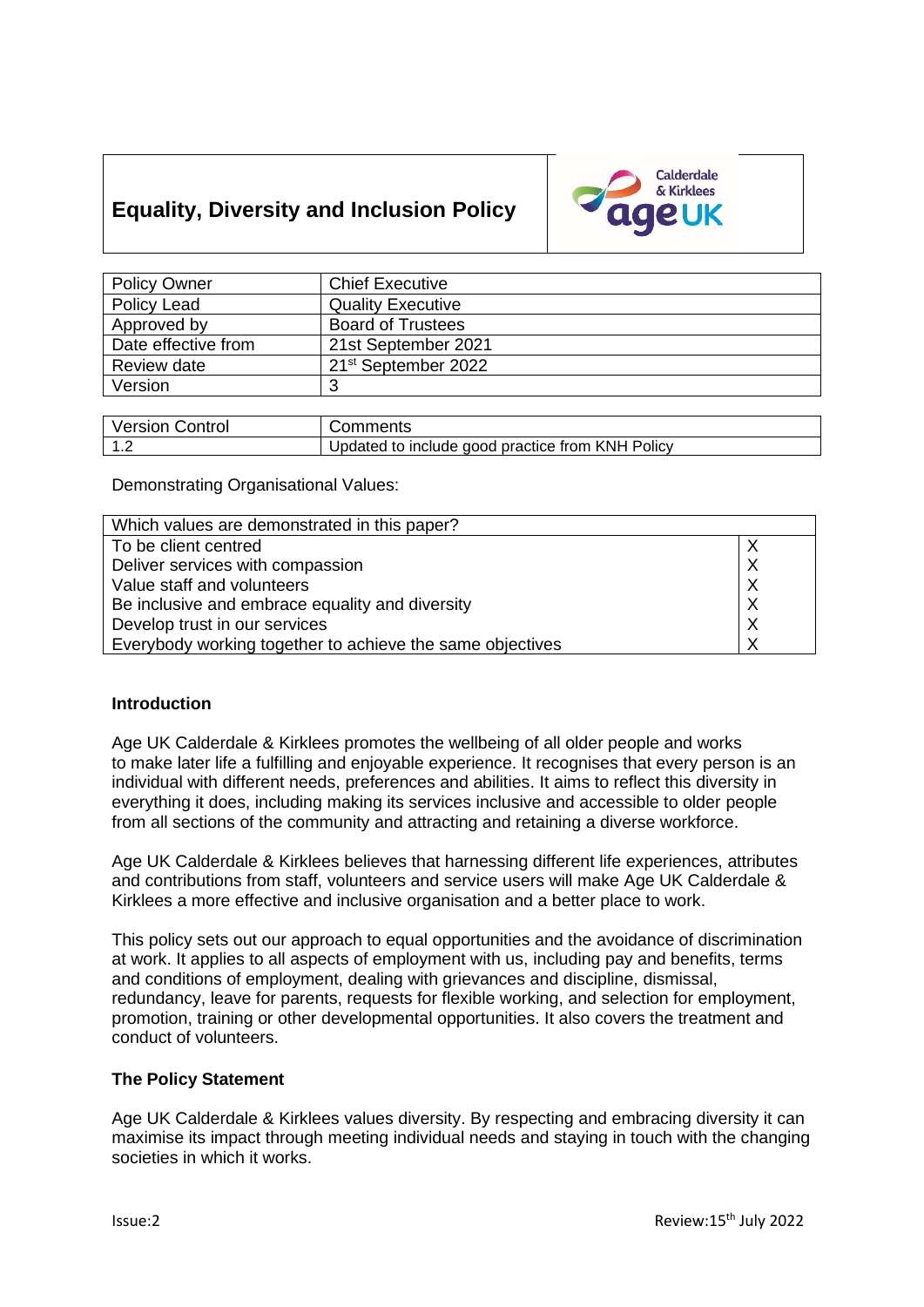Staff and volunteers recognise and fulfil their personal role in making Age UK Calderdale & Kirklees a genuinely inviting and inclusive organisation. Equality means being equal, especially in status, rights and opportunities.

Equality of opportunity, valuing diversity and compliance with the law is to the benefit of all individuals working for, and with, Age UK Calderdale & Kirklees as it seeks to develop the skills and abilities of its people. While specific responsibility for eliminating discrimination and providing equality of opportunity lies with managers and supervisors, individuals at all levels have a responsibility to treat others with dignity and respect. The personal commitment of everyone to this policy and application of its principles are essential to eliminate discrimination and provide equality throughout Age UK Calderdale & Kirklees.

Age UK Calderdale & Kirklees has a commitment to diversity, which is about:

- Creating an environment in which individual differences and the contributions of all our staff, volunteers and clients are recognised and valued
- Recognising and seeking to redress inequality and disadvantage
- Treating all in a fair, open and honest manner
- Recognising the right of volunteers, employees and service users to be treated with dignity and respect
- Encouraging all staff and volunteers to come forward with any issues they need assistance and understanding with, no matter their background, identity or circumstances.

Age UK Calderdale & Kirklees is committed to:

- Equality of opportunity
- Tackling discrimination and disadvantage
- Tackling harassment and intimidation
- Making its workforce and the organisation, as a whole, more representative of the diverse communities in Calderdale & KirkleesMaking sure our services are delivered equally and meet the diverse needs of our service users and clients by assessing and meeting the diverse needs of our clients
- Monitoring and reviewing this policy regularly
- Having clear procedures that enable our clients, candidates for jobs and employees to raise a grievance or make a complaint if they feel they have been unfairly treated
- Treating breaches of our equality and diversity policy as misconduct which could lead to disciplinary proceedings

Age UK Calderdale & Kirklees will not tolerate less favourable treatment on the grounds of sex, gender, gender reassignment, age, race, colour, nationality, ethnic or national origin, disability, marital/civil partnership status, sexual orientation, pregnancy or maternity, responsibility for dependents, trade union or political activities, criminal record, place of residence, religion, faith or other beliefs, health status or any other reason which cannot be shown to be justified.

Age UK Calderdale & Kirklees will never use cultural practices as a justification for/or to ignore an issue of safeguarding.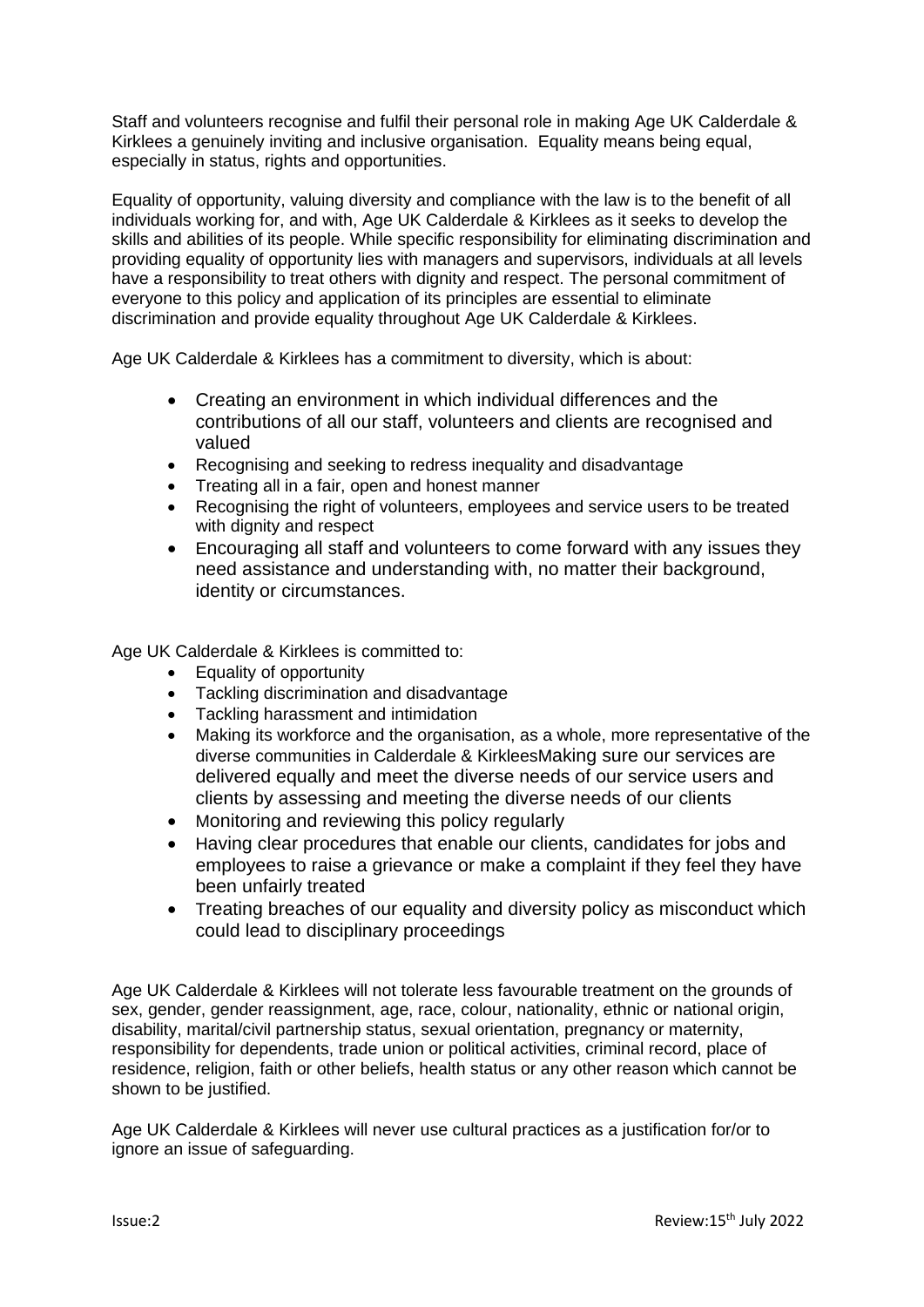Age UK Calderdale & Kirklees believes that discrimination is wrong and should be actively opposed. Discrimination denies human dignity, a freedom for people to be themselves, and a place in a free society.

Age UK Calderdale & Kirklees is primarily committed to the welfare of older people and to maintaining their individual dignity and their value to society. Age UK Calderdale & Kirklees is also committed to a policy of Equality, Diversity and Inclusion in service delivery and in employment practices and will not accept discrimination in its work or provision of services.

This commitment includes training managers and all other employees and volunteers about their rights and responsibilities under this policy. Responsibilities include staff and volunteers conducting themselves to help the organisation provide equal opportunities in employment, and prevent bullying, harassment, victimisation and unlawful discrimination.

All staff and volunteers should understand they, as well as their employer, can be held liable for acts of bullying, harassment, victimisation and unlawful discrimination, in the course of their employment, against fellow employees, volunteers, customers, suppliers and the public.

## **Provision of Services**

Age UK Calderdale & Kirklees aims to deliver services throughout Calderdale & Kirklees to older people who need them, without discriminating against, stigmatising or patronising older people. Every service user will be treated in a professional manner, with courtesy and respect.

Users of our services and those who take part in our activities will be informed that Age UK Calderdale & Kirklees is committed to this policy so that:

- They will know a policy exists and a copy is available, so as to quide all members of the organisation and others to share the commitment and code of practice of Equality, Diversity and Inclusion.
- All who come into contact with Age UK Calderdale & Kirklees will know the standards that we are trying to achieve and have the opportunity to assist us in trying to achieve them.
- They will know they have the right to complain, if they feel these standards are not being adhered to or are dissatisfied with the service provided to them.

Age UK Calderdale & Kirklees will make sure that its services meet the needs of its diverse communities by involving communities in identifying their needs and by seeking to meet these needs.

Age UK Calderdale & Kirklees will develop services to make sure there is maximum take up by all communities and particularly those groups facing disadvantage and discrimination. It will do this by:

- Providing information in plain English and using methods other than written documents to present information as appropriate.
- Offering information on request in accessible formats, including spoken community languages, large print, audio tape/CD, on DVD in British Sign Language and on the internet as appropriate.
- Accessing interpretation, translation and sign language services on request as appropriate.

#### **Discrimination**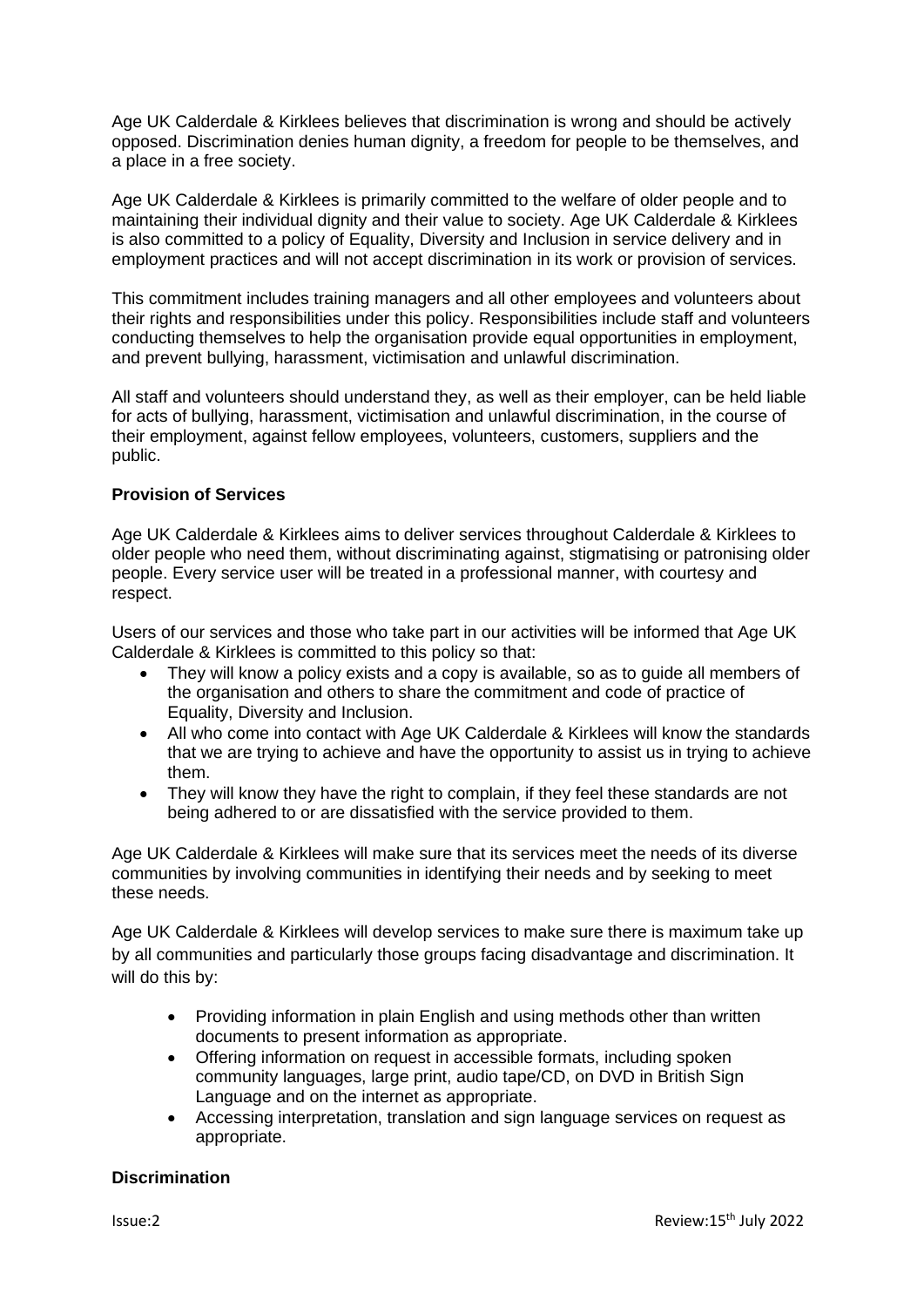Age UK Calderdale & Kirklees will not tolerate discrimination or harassment towards employees (current and former), job applicants, volunteers, clients, service users, customers, suppliers and visitors. This applies in the workplace, outside the workplace (when dealing with clients suppliers or other work-related contacts), and on work-related trips or events, including social events.

The following forms of discrimination are prohibited under this policy and are unlawful:

(a) **Direct discrimination:** treating someone less favourably because of a Protected Characteristic. The nine protected characteristics are: age, disability, gender reassignment, marriage and civil partnership, pregnancy and maternity, race, religion or belief, sex and sexual orientation.

(b) **Indirect discrimination:** a provision, criterion or practice (PCP) that applies to everyone but adversely affects people with a particular protected characteristic more than others and cannot be justified. For example, requiring a job to be done

- full-time rather than part-time would adversely affect women because they generally have greater childcare commitments than men.
- Giving employees of a certain sexual orientation lowering rankings and worse reviews than others, for no reason other than their orientation.
- Showing any other type of preferential treatment, such as giving more desirable jobs or positions to those of a specific orientation.
- Discriminating in any way based on an assumed orientation, whether that is true or not. For instance, it is illegal to pass over someone for a promotion on the grounds that he or she is thought to be of a homosexual orientation, even if the reality is that the worker is of a heterosexual orientation.

(c) **Harassment:** this includes sexual harassment and other unwanted conduct related to a protected characteristic, which has the purpose or effect of violating someone's dignity or creating an intimidating, hostile, degrading, humiliating or offensive environment for them. Harassment is dealt with further in our Anti-harassment and Bullying Policy.

(d) **Victimisation:** retaliation against someone who has complained or has supported someone else's complaint about discrimination or harassment.

(e) **Disability discrimination:** this includes direct and indirect discrimination, any unjustified less favourable treatment because of the effects of a disability, and failure to make reasonable adjustments to alleviate disadvantages caused by a disability.

# **Recruitment and selection**

Age UK Calderdale & Kirklees will ensure that recruitment practices fulfil the requirement of tthis policy. Vacancies should generally be advertised to a wide and diverse section of the labour market. Advertisements should avoid stereotyping or using wording that may discourage particular groups from applying. All posts will have a job description and person specification, which will contain essential and desirable skills, qualifications and experience. Person specifications will only contain details which are required. All recruitment adverts will carry the statement "Age UK Calderdale & Kirklees promotes Diversity and Inclusion. A copy of our Equality, Diversity and Inclusion Policy is available on request".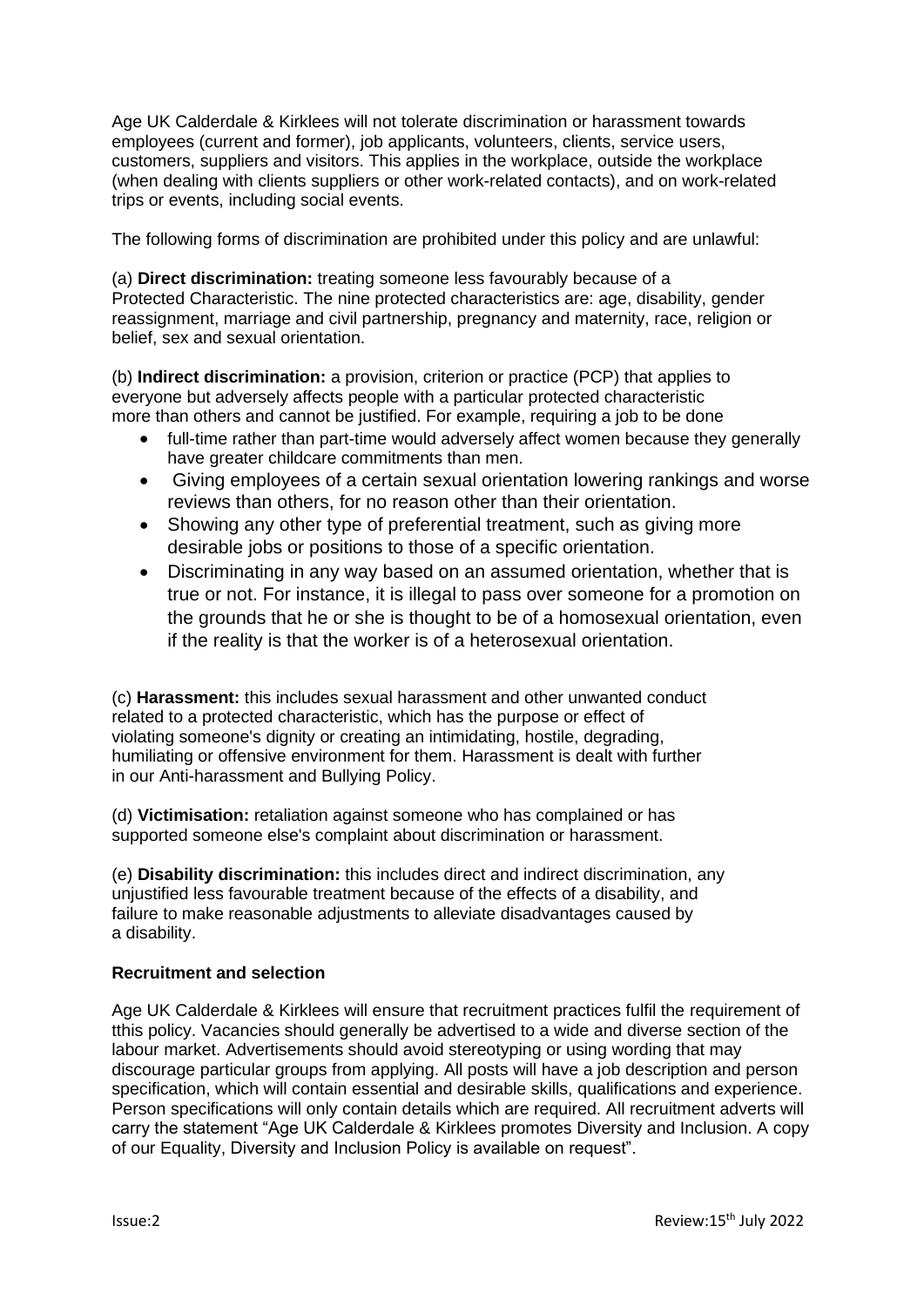Job applicants should not be asked questions which might suggest an intention to discriminate on grounds of a protected characteristic. For example, applicants should not be asked whether they are pregnant or planning to have children.

Short- listing should be done by more than one person, wherever possible. The format for interview will be agreed before it takes place and will remain constant for all interviews for the position. Every effort will be made to make provision for staff and volunteers with a disability by making reasonable adaptations.

Posts which are deemed suitable, will be advertised as available for job share. Job shares may also be available to staff in suitable posts on request and providing that a suitable job sharer may be recruited.

All staff and trustees involved in recruitment and selection will be aware of this policy and adhere to it at all times. All applicants for posts will be treated strictly on merit, against objective criteria that avoid discrimination. As an exception, posts targeted at specific groups of people will be exempted, as allowed by legislation.

All application forms will include an optional and detachable section for equality and diversity monitoring, which will not be used as part of the selection process. The information will be individually confidential and used for assessing recruitment and advertising practices periodically.

An appointed person will be responsible for vetting, in confidence, applicants for sensitive posts; this may include Disclosure and Barring Service (DBS) checks. Reasons for the decision to appoint, or not, will be noted and kept for at least six months.

## **Part-time and fixed-term work**

Part-time and fixed-term employees should be treated the same as comparable full-time or permanent employees and enjoy no less favourable terms and conditions (on a pro-rata basis where appropriate), unless different treatment is justified.

# **Disabilities**

If an employee is disabled or becomes disabled, they are encouraged to talk about their condition so that reasonable adjustments or support may be considered as appropriate. As we are a member of the Disability Confident Scheme we have pledged to offer an interview to any candidate with a disability that meets the essential criteria of the role. We also offer placements through our local job centre, to individuals with a disability seeking to get back to work.

# **Training and Development**

The Board of Trustees, staff and volunteers need to recognise and fulfil their personal role in making Age UK Calderdale & Kirklees a genuinely inviting and inclusive organisation. Age UK Calderdale & Kirklees will ensure that all staff and volunteers know about the Equality, Diversity and Inclusion policy and their responsibilities within it, by including it within Corporate Induction Training, and ensuring it has a high profile within our internal communications and practices.

Additional role specific training will be undertaken to ensure understanding of and commitment to Diversity and Inclusion policies and procedures as appropriate.

#### **Recording and Monitoring of Service Provision**

Age UK Calderdale & Kirklees will monitor and review the take up of the services. Records will be kept of actions and decisions by trustees, staff and volunteers. Monitoring will be carried out on the basis of ethnic background, gender, age, place of residence, sexual